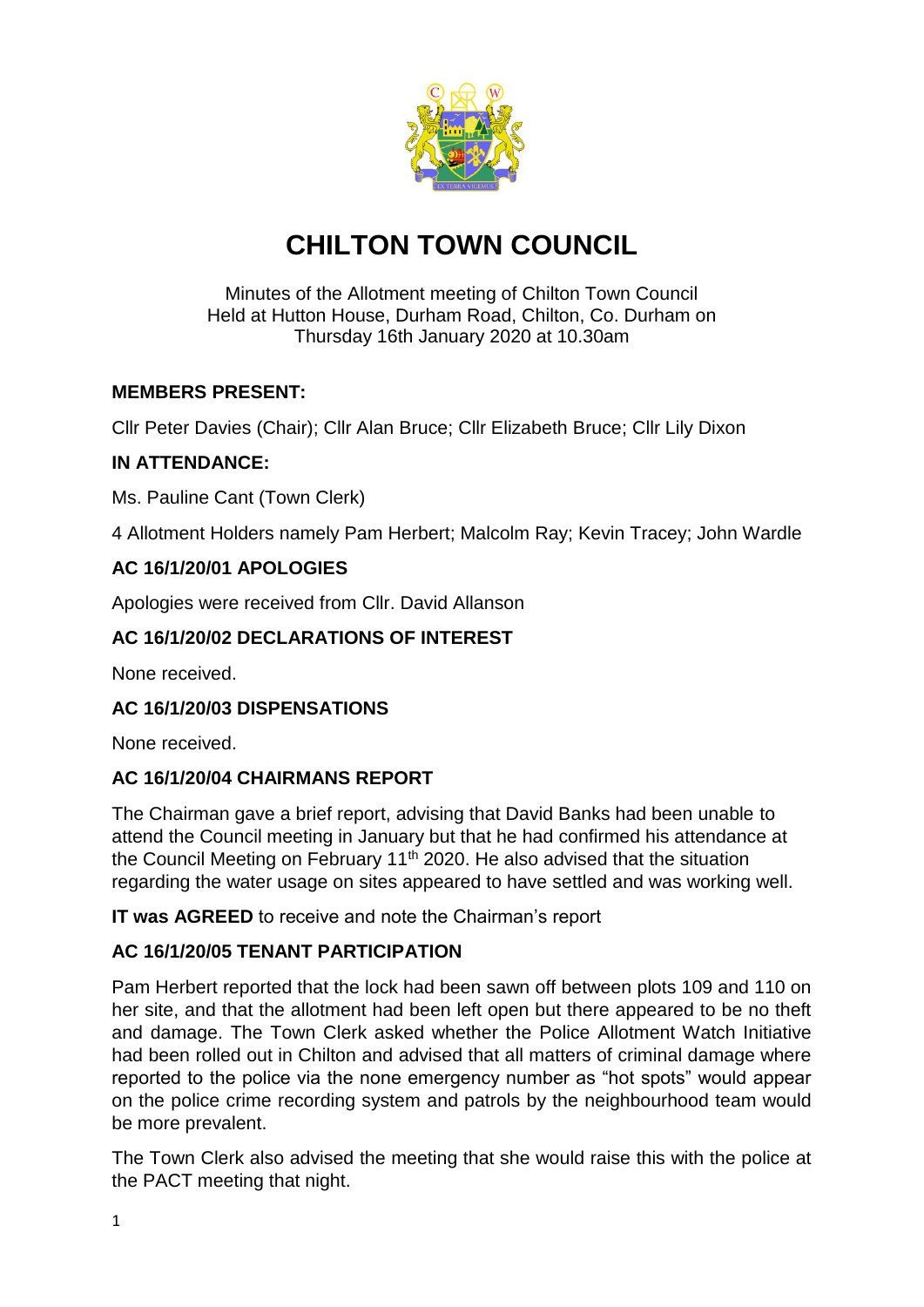Kevin Tracy raised the issue of where all the rental income from allotments went in terms of the Town Council, as it did not seem to be re-invested in allotments.

The issue of dog fouling was raised and the Town Clerk advised that anyone observing an owner not picking up should report it to Durham County Council as the more reports that were made, the more likely it would be that an environmental warden would patrol the area.

Concerns were also raised about the implementation of the new charging regime based on plot size, following discussion it was accepted that when the Town Council brought the scheme in, there would be both winners and losers, as those with very large plots would pay more and those with very small plots would pay less but it would be a lot fairer.

The tenants present expressed some concern over other tenants who appeared to be operating a business from their allotment, the issue of fires and some allotment holders who were behaving in a verbally aggressive manner.

The Town Clerk advised that written complaints in the form of statement(s) setting out the dates and times of any incidents would need to be submitted to the Council and that such behaviour, as well as potentially being a breach of the allotment tenancy agreement could be a criminal offence under the Public Order Act (using threatening words and behaviour).

**IT was AGREED** to note the concerns, raised and monitor the situation, taking into consideration the advice of the Town Clerk.

#### **AC16/1/20/06 REPORT ON ALLOTMENT MEASURING**

The Chairman reiterated his remarks made in his report, advising that David Banks would be in attendance at the Council meeting in February. The Town Clerk explained to the meeting how a Town Council that she had previously worked for had implemented a variable rent system based on the actual plot size.

**It was AGREED** to note matters and await the attendance of David Banks.

#### **AC 16/1/20/08 INSPECTIONS**

Following discussions around suitable dates for allotment inspections **It was AGREED** that the dates for the inspection of allotments be agreed as 20<sup>th</sup> May 2020 and  $17<sup>th</sup>$  June 2020, and that the Town Clerk would attend as an observor.

#### **AC 16/1/20/09 CORRESPONDENCE**

None received.

#### **AC 16/1/20/10 EXCLUSION OF THE PRESS AND PUBLIC**

**IT was AGREED** that in accordance with Paragraph 1(2) of The Public Bodies (Admission to Meetings) Act 1960 the press and public shall be excluded from the meeting during the consideration of the remaining items on the Agenda on the grounds that publicity would be prejudicial to the public interest due to the confidential nature of the business to be transacted.